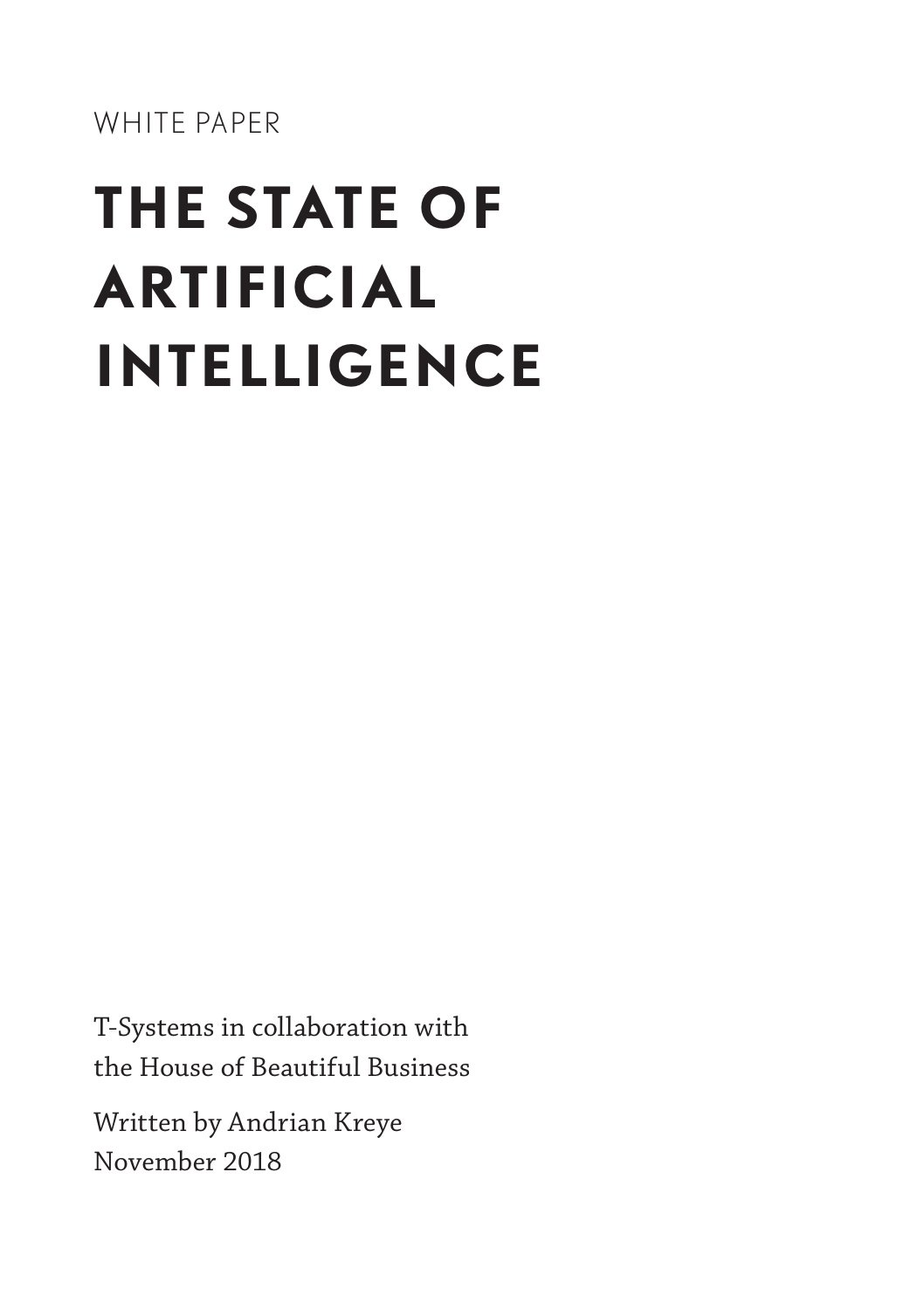Based on interviews with leading artificial intelligence (AI) thinkers and practitioners, this white paper focuses on the current opportunities of narrow and broad AI, debunks the grand myths of AI, lays out the debates that are currently shaping the approaches to developing this powerful technology, and shows how both society and the technology community can learn—and benefit—from the mistakes of 20 years of digitalization.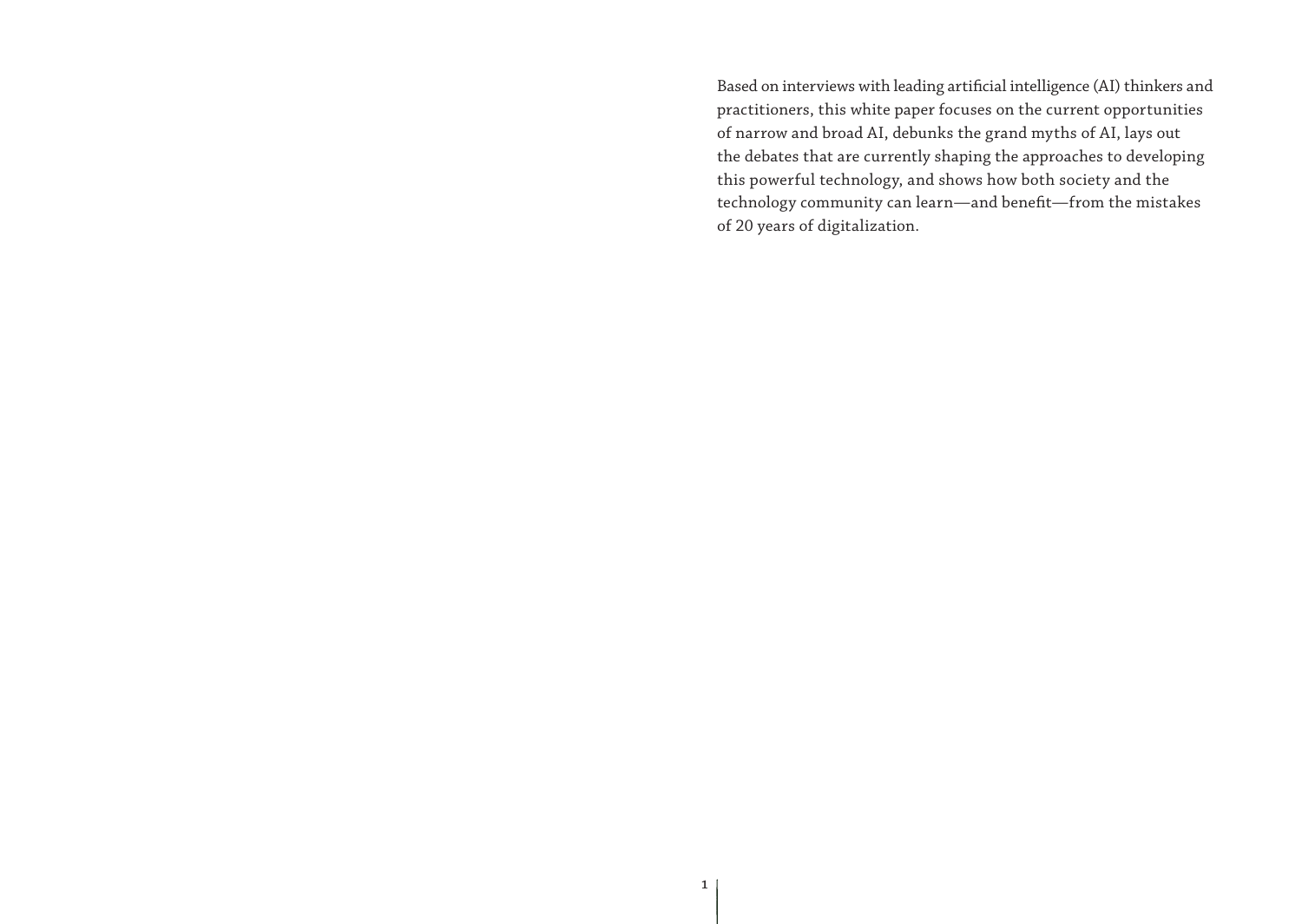### **INTERVIEWEES**



**John Cohn** IBM Fellow, Internet of Things Division



**John C. Havens**  Executive Director, The IEEE Global Initiative on Ethics of Autonomous and Intelligent Systems



**Sven Krüger** Chief Marketing Officer, T-Systems



**Jaron Lanier** Computer Scientist, Author, and Composer



**Peter Lorenz** Senior Vice President Digital Solutions, T-Systems



**Manuela Mackert** Chief Compliance Officer, Deutsche Telekom



**John Markoff** Fellow, Center for Advanced Study in the Behavioral Sciences



**Kenichiro Mogi** Brain Scientist and Senior Researcher, Sony Computer Science Laboratories



**Radhika Nagpal**

Professor of Computer Science, SEAS and Wyss Institute, Harvard University; Co-Founder and Scientific Advisor, Root Robotics



**Steven Pinker** Johnstone Family Professor, Department of Psychology, Harvard University



**Tess Posner** CEO, AI4ALL



**Mark Rolston** Co-Founder and Chief Creative Officer, argodesign



**Sarah Spiekermann** Chair, Institute for Management Information Systems,



**Jaan Tallinn** Founder, Future of Life Institute and Co-Founder,

Vienna University of Economics and Business



**Max Tegmark** Founder, Future of Life Institute and Professor of Physics, MIT

# **Ulli Waltinger**

Skype and Kazaa

Founder and Co-Head, Siemens Artificial Intelligence Lab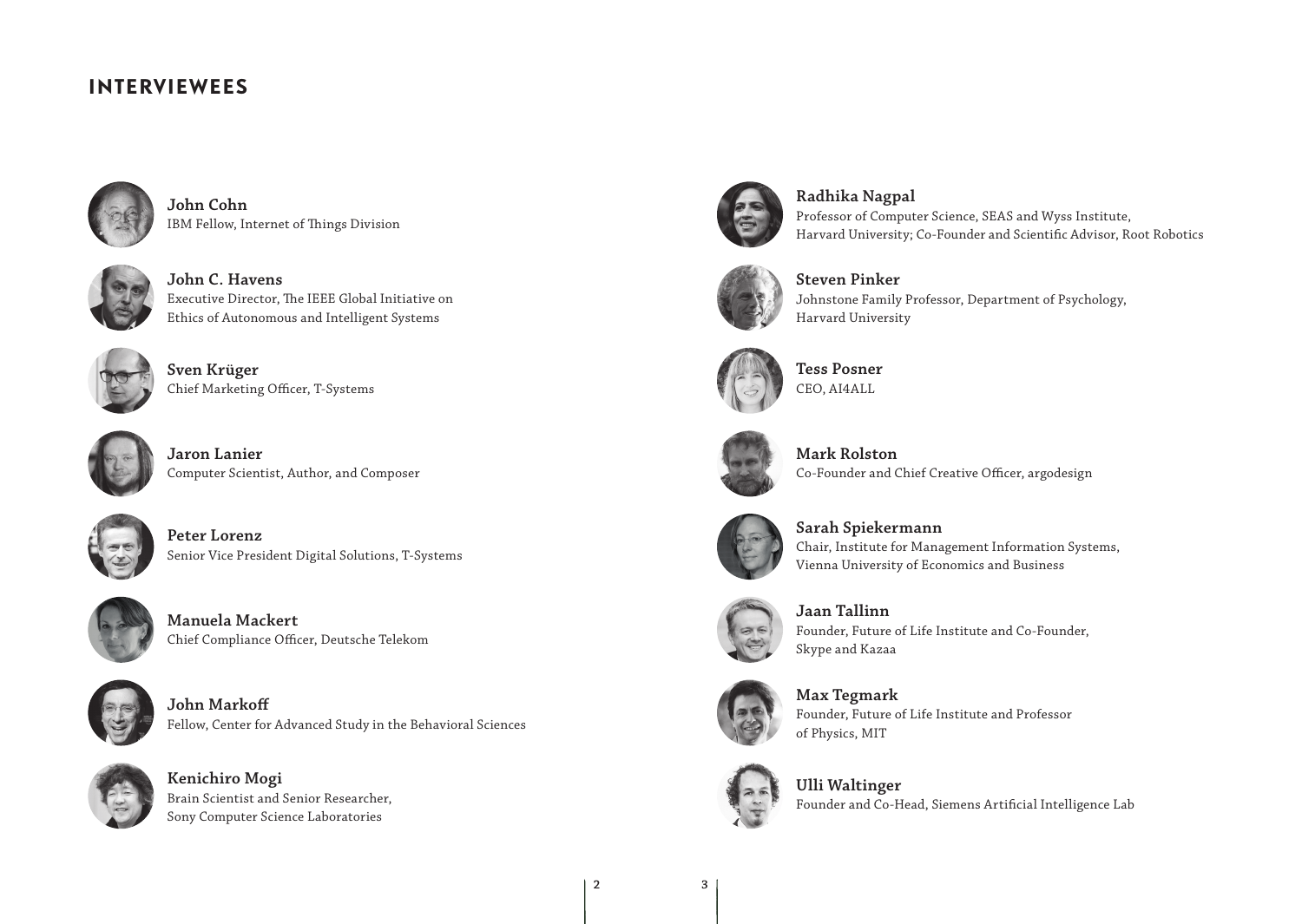## **HAVE YOU EVER MET AN INTELLIGENT ROBOT?**

There aren't too many around yet. Most robots still busy themselves with menial tasks like vacuuming apartments or placing components into cars on assembly lines. But if you do meet a machine equipped with AI, it can be a daunting experience. Take Spot. Constructed by Boston Dynamics, Spot is a dog-like machine that can easily traverse any terrain, possesses great physical strength, and incorporates an AI system that allows it to move about independently.

Once in a while, Spot gets to leave its company labs and testing grounds to meet regular people. On a recent sunny afternoon, it stood in the lobby of a large conference center. A machine on four legs, about a meter high with a weight of 75 kilograms, it crouched as if ready to jump, turned, and took a few steps towards the onlookers. Anyone who touched it could feel the vibrations of its electric motors. In this incarnation its engineer didn't even try to make it cute, as they generally do with robots prepped for tech-demos. Spot has an athletic body of steel and hydraulics, the components and cables of its guts clearly visible, an appearance more attack dog than benign companion.

Although the menacing design might be a marketing gimmick geared toward potential military buyers, Spot will be mostly deployed in disaster relief and private industry. It does not yet have great intelligence, but it does have enough smarts to work independent of human direction. It vividly illustrates the two sides of the AI debate: Will this smart machine be pit bull or St. Bernard?

Right now, artificial intelligence is defined in three tiers. Narrow AI is any program that is driven by self-learning systems of algorithms. That includes the customer preference service of shopping platforms such as Amazon or Otto as well as the feeds of social media platforms such as Facebook or Xing.

Broad AI is any machine-learning system that can optimize itself. These systems do so either through the analysis of big data (such as most self-driving cars) or through deep-learning methods such as Google's AlphaGo program, which has learned to play the board game Go.

Third tier systems can learn by themselves when given a set of rules. AlphaGo's successor, AlphaGo Zero, is arguably the most famous of these: it quickly surpassed all known playing levels by playing against itself. Also known as Artificial General Intelligence (AGI) or "strong AI," these systems could combine a wide variety of skills, achieving human-like intelligence, and—according to some academics—a degree of consciousness.

This last possibility is still a mere concept. Estimates of when AI technology might develop to the point of consciousness range from five or ten years to never. But one thing is certain: With the continued development of AI, technology, society, and everyday life will change profoundly—and Spot is the perfect embodiment of that promise.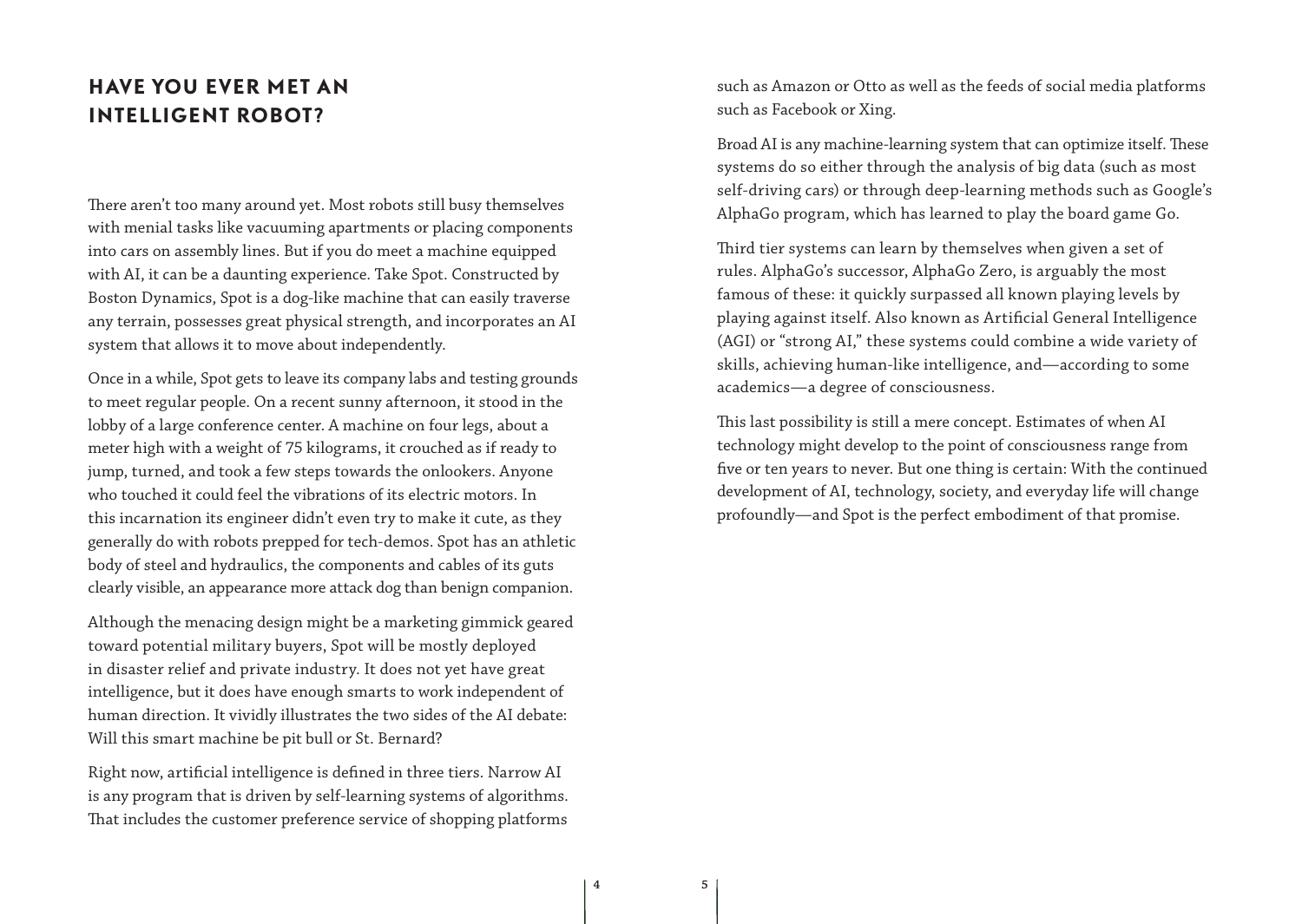## **PART 1: THE INFLECTION POINT**

What makes AI so exciting right now is that we have reached a multilayered inflection point, a moment when we have the opportunity to learn from past mistakes and deliberately choose how to guide AI's trajectory into the future.

For the first time since humans discovered levers, the relationship between man and tool is about to change. Although prehistoric people used branches to move a rock—and people of the digital age activate an app with the swipe of a finger—the effect is the same. People initiate action. People are in control. With self-learning machines, decision-making processes and actions will become independent of human interaction.

*Mark Rolston, founder of argodesign in Austin, Texas, and creator of the first modular system for a mass market AI: "We're starting to develop a relationship to machines where machines are less like tools, like a hammer, and more like domestic animals, like a dog."*

But it's not surprising that this watershed moment generally is not perceived as such. Technological progress has been seeping into life at a pace that rarely concerns most users. Low-level AI is already part of daily life, be it through digital assistants such as Siri and Alexa, driver assistance features in cars, or the combination of self-learning algorithms and the hive mind of Facebook and Twitter user bases. Advances in digital media, genetic engineering, and weak forms of AI are already taken for granted. Few technological leaps seem to

astound a general public inured by a decades-long barrage of new smartphones, social networks, and digital assistants.

*Sven Krüger, chief marketing officer of T-Systems International: "John McCarthy, one of the pioneers of AI, was right in his observation that as soon as it becomes an everyday technology, it is not perceived as AI anymore. The algorithm sorting search results for example—now we say, we google something. Which is a good thing. … AI is merely a tool of digitalization. It will become as natural as electricity, because it will be part of almost everything in which electricity flows."*

At the same time, the downsides of the ongoing digital revolution have become glaringly obvious. This has fueled a small but significant retreat from technology, mostly by educated elites in Western societies, and a more widespread desire to engage in thoughtful and critical conversations about where we're headed.

A healthy skepticism has begun to steer developers, entrepreneurs, and lawmakers away from the euphoric belief in a digital utopia that has already resulted in so many unintended consequences and missteps, including:

- The rise of a digital monopoly dominated by the Big 6: Amazon, Apple, Facebook, Google, IBM, and Microsoft
- The disappearance of privacy and media sovereignty, possibly enabling surveillance societies
- The behavior modifications deliberately induced by technologies such as smartphone game apps, Facebook, or Snapchat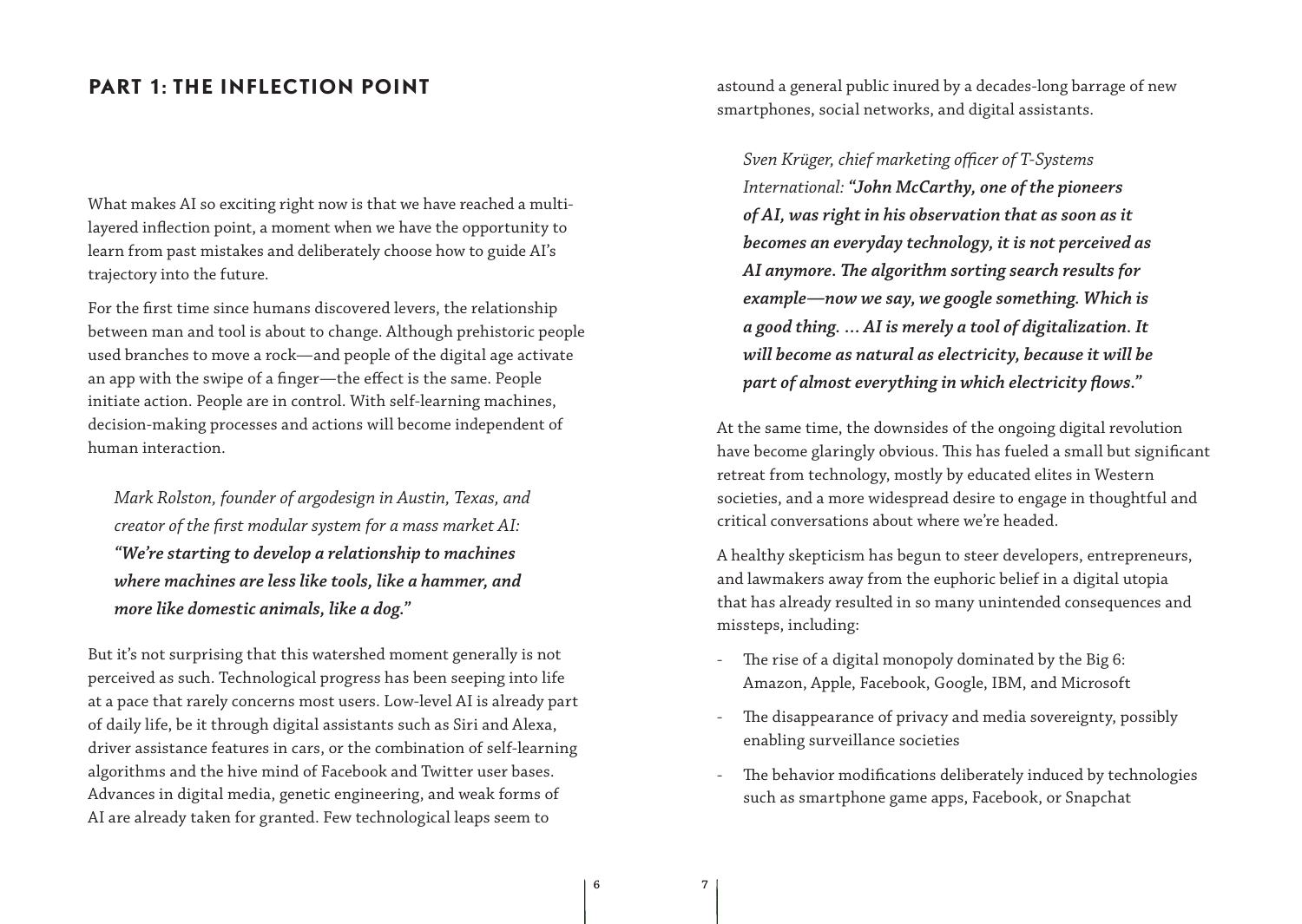- The erosion of public discourse, witnessed most prominently in the US and Europe
- The damage to the democratic process, which resulted in the rise of populist leaders, parties, and movements such as Donald Trump in the U.S., the AfD in Germany, and the Brexit movement in the UK
- The abuse of digital technology by authoritarian and criminal forces, most prominently by Russia, China, North Korea, and black hat hackers located in those countries, as well as by terrorist organizations such as the IS

*Jaron Lanier, a pioneer in the field of virtual reality, one of the most prolific insider critics of Silicon Valley, and author of the bestselling book* 10 Arguments for Deleting Your Social Media Accounts Right Now*, says: "I don't believe our species can survive unless we fix this. We cannot have a society in which if two people wish to communicate, the only way that can happen is if it's financed by a third person who wishes to manipulate them."*

If these mistakes are treated as lessons, the rise of AI could become one of the most exciting and transformative developments in technological history.

## **PART 2: THE STATE OF THE DEBATE**

The most difficult part of the current debate about AI is the cognitive dissonance between current technological reality and the imponderables of a technology developing both in unexpected bursts of progress and unbelievably slow increments. That dissonance has led to a polarization between two extreme views which have dominated the public discourse.

On the one hand, AI enthusiasts hold a utopic vision of a future in which AI merges with and overtakes humankind, a hypothetical event called "technological singularity." First used by mathematician Vernor Vinge in 1983*1,2*, the term has been most successfully popularized by Ray Kurzweil and his radical vision of creating a better human being. The author of several bestselling books, Kurzweil also founded Singularity University, a think tank with educational outreach programs.

In the spring of 2018, Kurzweil laid out his vision as follows: "In the 2030s, we will merge with the intelligent technology we're creating. Two million years ago we got this additional neocortex and put it at the top of the hierarchy, and that enabled us to invent language and technology and conferences, something that no other species does. Now we're going to create synthetic neocortex in the cloud. And just as your phone makes itself a million times more capable by connecting to the cloud, we will connect the top layers of our neocortex to the synthetic neocortex in the cloud. And just like two million years ago, we'll put that additional neocortex at the top of the neocortical hierarchy. Only this time it won't be a one-shot deal. Two million years ago, if our skulls had kept expanding, birth would have become impossible. But the power of the cloud is not limited by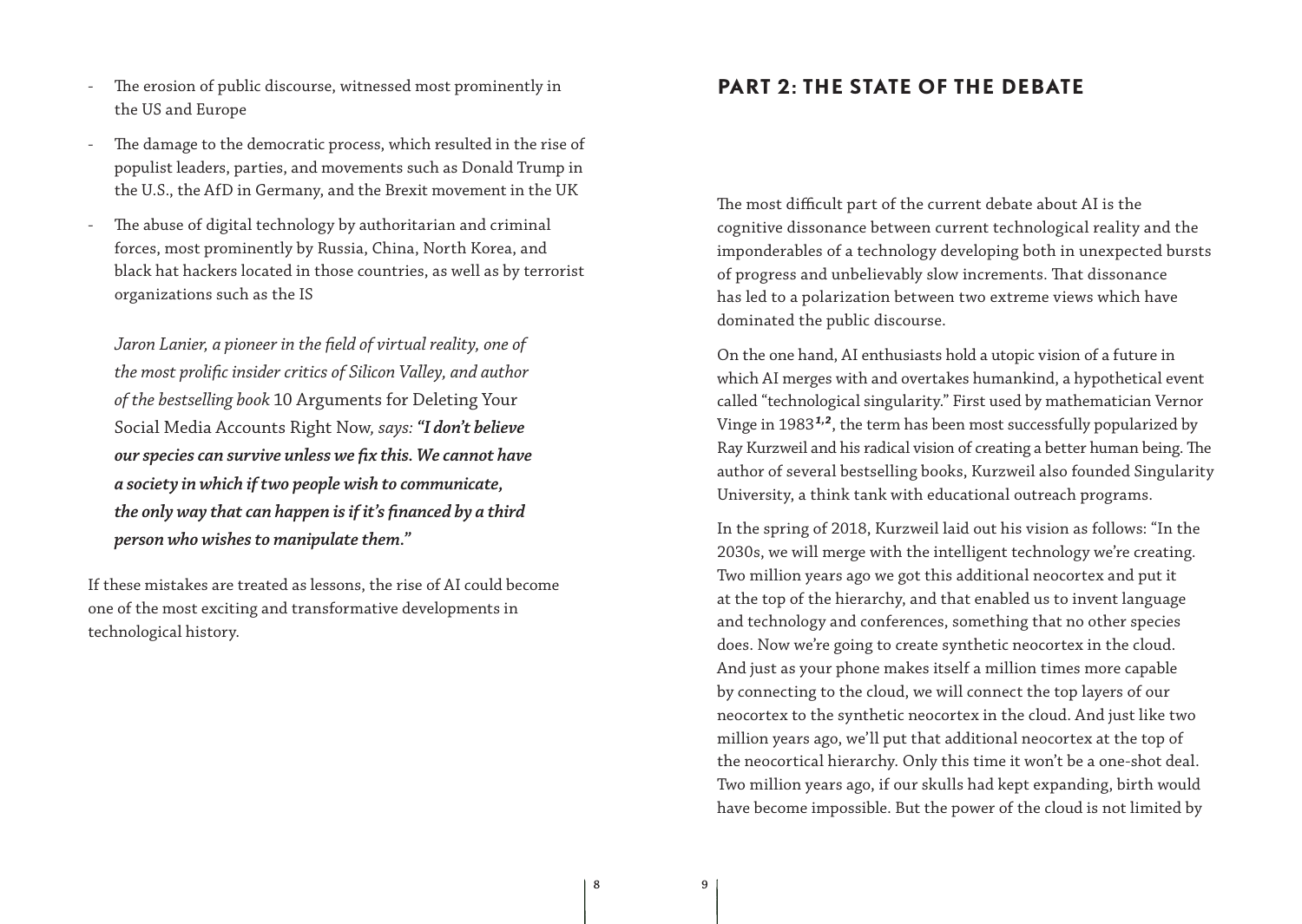a fixed enclosure. It's doubling in power every year now as we speak. So we will have an indefinite expansion of our neocortex, and just like two million years ago, we will create new forms of expression that we can't even imagine today. If you then do the math, we will expand our intelligence a billion-fold by 2045. That's such a profound transformation that we borrowed this metaphor from physics and called it a singularity."

Those at the opposite end of the spectrum fear the future will bring runaway AIs that destroy humankind in a hyperrational, rather than malicious, way. The canonical thought experiment for this apocalyptic view of AI's future is the parable of the paperclip maximizer, as first described by the Swedish philosopher Nick Bolstrom in 2003*<sup>3</sup>*.

Bostrom's hypothesis is based on an AGI, a general artificial intelligence, that it is not specialized in a narrow set of tasks like current AI, but capable of combining a vast array of activities and thought models much as humans do. In Bostrom's thought experiment, this AGI is tasked with maximizing the number of paperclips it owns ad infinitum. To fulfill its mandate, it will expand its own intelligence to the point of an intelligence explosion.

After surpassing humankind in skills, as the story goes, this AGI will use all means necessary to create ever more paperclips, depleting the planet of resources, destroying the environment and, as a consequence, humankind itself, ultimately creating paperclip manufacturing facilities in space, thus expanding indefinitely, destroying everything in its path to achieve its goal.

In 2014, Bostrom expanded on his ideas and thought experiments regarding the dangers of AI in his book *Superintelligence*. Two of his most prominent readers were physicist Stephen Hawking and Tesla inventor and space explorer Elon Musk. Both Hawking and Musk began to speak out publicly, warning of the imminent dangers that AI superintelligence posed for humankind.

What started as a philosophical thought experiment has now warped the debate about AI to a point bordering paranoia. However, at least one person—Jaan Tallinn, one of the founders of Skype—has been able to constructively channel the passion surrounding the topic. Tallinn founded both the Future of Life Institute in Cambridge, Massachusetts, and the Centre for the Study of Existential Risk in Cambridge, England, to try to influence the direction of AI development. The two organizations he founded share many well-respected and prominent board members, including Elon Musk and Nick Bostrom, who are committed to investing in a concerted effort to create safe and benevolent AI.

*Jaan Tallinn sees the dangers that AI poses less as a result of a maliciousness and more as a consequence of humans not realizing the powers of the machines they create: "As long as we are talking about things that are dumber than humans, we can treat it as just another technology. Things might go wrong. It might create accidents, it might create unemployment. Even if we get it right, AI might have big societal effects. Once we have something that is smarter than humans, the situation does change. There are many metaphors we can use. They are never precise. But look for example at the gorillas. They become extinct because humans have destroyed their environment. Not out of malice or hatred of gorillas, but because of disinterest in their fate. In some ways, the fate of the planet is always in the hands of the smartest agent. So far this has been the human. The concerns are about something turning really competent while being indifferent to humans."*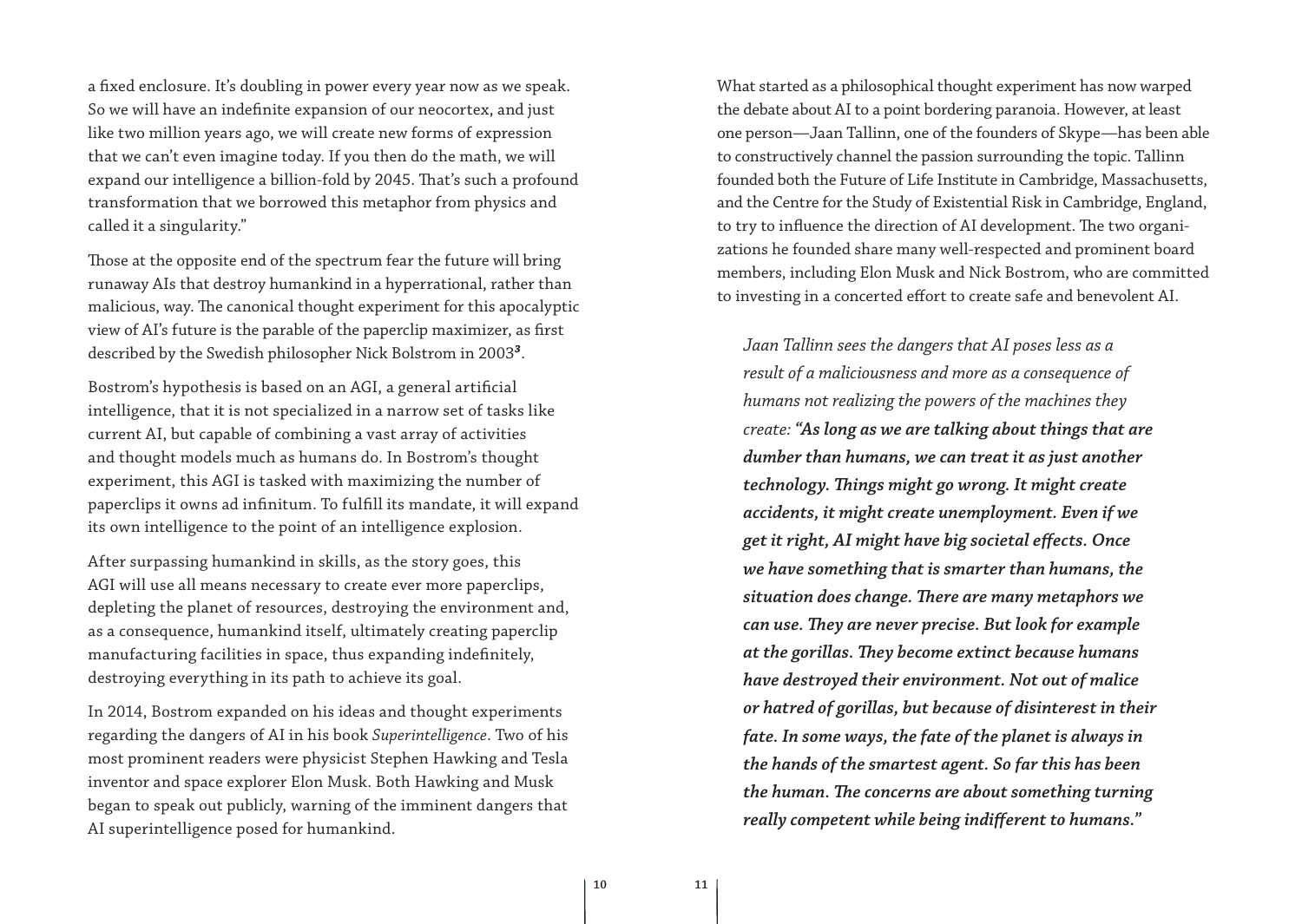There are severe weaknesses in the arguments on both sides of the debate on the future of AI. The paperclip and other metaphors popularized by AI skeptics are largely based on the idea of a single objective AI igniting a powerful chain reaction of highly rational causes and effects. This is unlikely. (It should be noted that AI critics also point out some of the more imminent dangers fueling their concerns, which include the use of AI for military purposes, and the automation of millions of jobs, which could create a long period of mass unemployment, poverty, and civil unrest.)

The singularity vision, on the other hand, assumes that a machine will use reason and logic to process humongous amounts of data, while at the same time using robotics which would allow it to become independent of human interference*<sup>4</sup>*. Eventually, this would enable it to produce not just software (which is very realistic), but also self-designed hardware (which may eventually be possible). What singularity will not achieve, according to most experts, is turning AI into a sentient being.

*Kenichiro Mogi, neuroscientist and founder of the Sony Qualia Lab: "We will not be able to create artificial consciousness. AI is based on statistical learning. Qualia, the subjective, personal experiences that are at the core of our consciousness, cannot be built from a statistical approach. If you look for consciousness in AI, the right analogy is dropping a key in the dark and looking for it under the streetlamp. You look in the wrong place, because you think it is there, but it isn't."*

While a conscious AI remains in the realm of science fiction, the benefits of AI have been vastly underestimated. The main benefit AI provides now and will continue to provide is the ability to analyze amounts of data impossible for humans to do themselves. Technologically, the current moment is a perfect storm of developments. The advances made in processing power, big data storage, and robotics over the past few years have made things possible now that were distant dreams for most of the short history of AI development. In science and medicine this could bring about advances not yet imagined.

Consider these coming realities: the development of artificial synapses, which will allow the neural networks of AI to connect in ever more complex ways and exponentially reduce the amount of energy we use; the emergence of stable quantum chips, which will open new possibilities for security and processing power; and the first signs that AI will master—and not just process—human speech.

The biggest leap will be the merging of AI with robotics. This will create an Internet of Things capable of much more than the fridge ordering more milk or the networked thermostat adjusting room temperatures. For example, Radhika Nagpal, a roboticist at Harvard University, has programmed cheap mini-robots that fit into the palm of a hand to collaborate without human interference. A thousand scattered insect-like machines can gather and move amongst each other, following their programmed rules of engagement, until they have formed, for example, the letter "K" or the shape of a starfish. Nagpal believes this new form of collective intelligence—modelled not on human intelligence, but on the kinds of intelligence found in nature—will lead to new possibilities for collective behaviors.

*Radhika Nagpal, roboticist at Harvard University: "There are no tight definitions of AI and robotics anymore. Take self-driving cars. Is that AI? Or robotics? I think it's both."*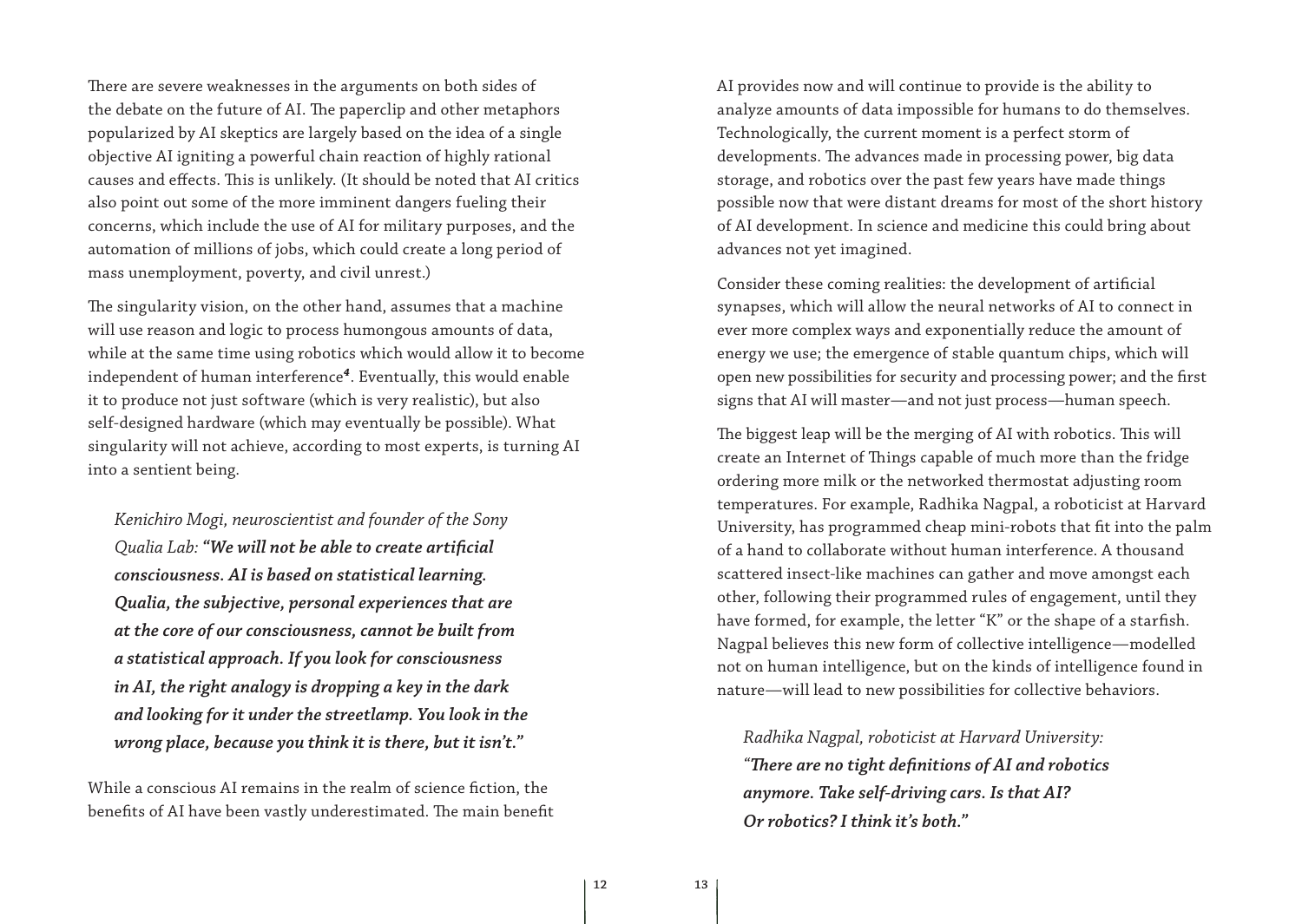All the women and men currently involved in the creation of AI are not simply writing code and creating new technologies. AI is not just a mechanism, it is a highly developed new entity which will be learning tasks that have so far only been attributed to the human brain. Today's engineers are writing the DNA of AI. They are laying the foundations of a new set of values and a new definition of the relationship between human and machine.

#### **PART 3: NEW VALUES**

The AI debates have helped spur the widespread recognition that current laws and general rules of ethics are inadequate to address what's coming. For society, lawmakers, and developers it will be important to balance the debate in a rational way. This remains difficult as long as there is no real understanding of this new technology, and no clear set of common values applied to its development. Both needs are slowly being addressed, so far mostly by research institutions and companies. No one wants a repeat or expansion of the mistakes that led to the abuses of privacy, autonomy, security, justice, and power outlined earlier. Yet in the rush towards a digitized future, lawmakers, governments, and societies have often appeared to lag behind.

Whistleblower Edward Snowden's exposure of a worldwide surveillance program by the US National Security Agency—and its partner agencies of the "Five Eyes"—in the summer of 2013 was arguably the single biggest cause of a darkening global mood concerning digital technology. The second big event was the revelation of the spate of digital breaches during the US elections of 2016 —the hacking of the Democrats' email server, the leak of emails damaging Hillary Clinton days before the election, the exposure of massive manipulation of social media by Russian agents, and the business practices of Cambridge Analytica.

The third factor was the turnaround of Silicon Valley insiders like Tristan Harris of Google, Sean Parker of Facebook, and Microsoft's Jaron Lanier. They revealed the existence and pervasiveness of behavior modification mechanisms geared to promote the addictive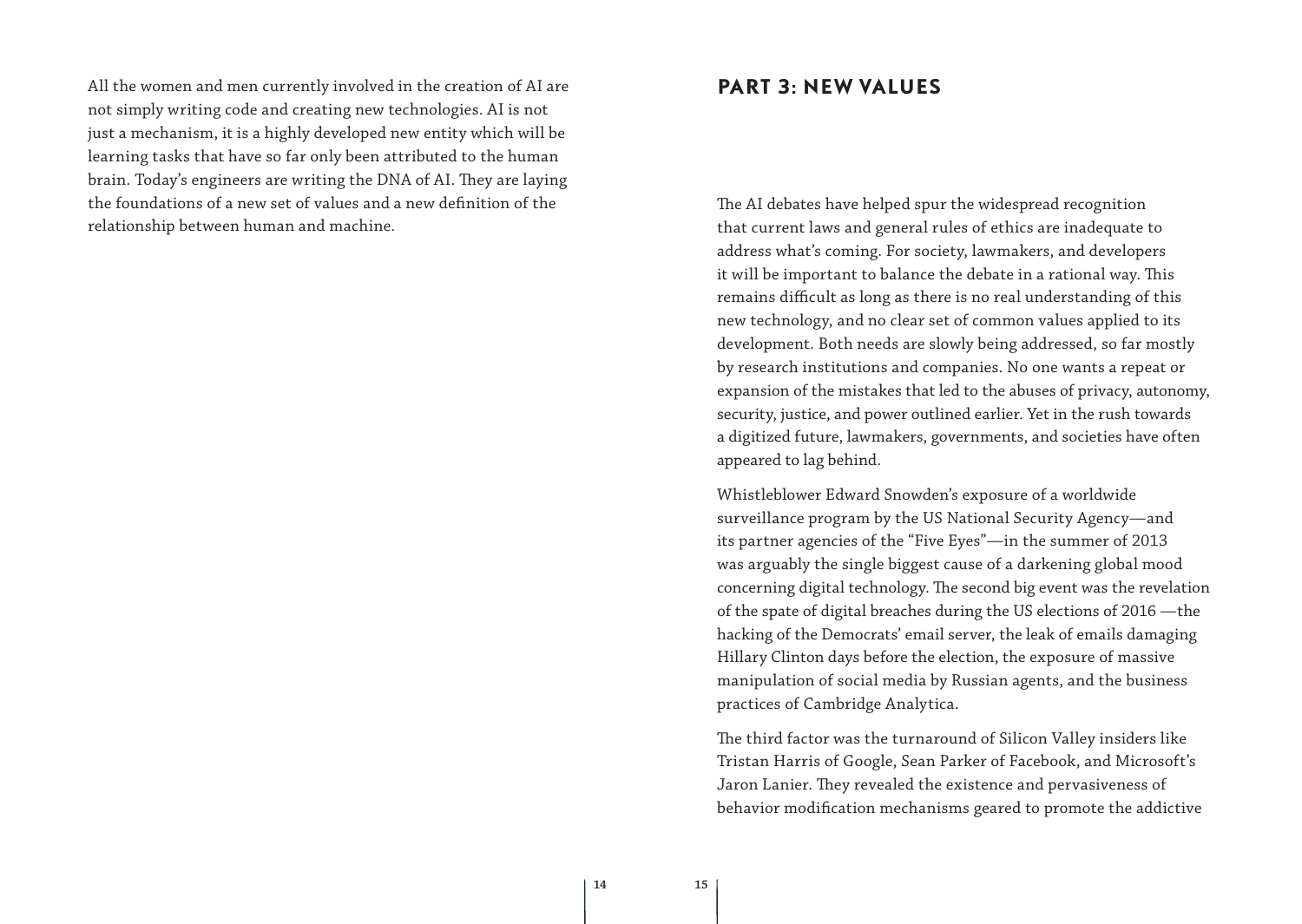use of digital technology. These mechanisms had been deliberately built into social media platforms such as Facebook, and the user interfaces of many smartphones.

While there have been some sensational consequences of the ensuing techlash—the five billion dollars the European Union fined Google for antitrust violations, for example, and the drop in Facebook stocks after both revenue and customer base started to shrink—one positive outcome has been the move to create values and ethics frameworks for the development of AI. In 2015, Elon Musk started the nonprofit organization Open AI as a think tank and research group devoted to developing safe AGI supported by Amazon and Microsoft. Amazon, Facebook, Google, IBM, and Microsoft formed the Partnership on Artificial Intelligence to Benefit People and Society in 2016 to set industry standards and best practices.

Europe, and especially Germany, play an important role in this creation of new values. Deutsche Telekom was one of the first global companies to draft, adapt, and publicize a code of ethics for AI. When the nine-part guidelines were published in May of 2018, they were a groundbreaking statement for an industry still looking to find its ethical bearings. It also led to Deutsche Telekom joining the Partnership on Artificial Intelligence to Benefit People and Society as one of the first non-American organizations in June of 2018.

*Manuela Mackert, Chief Compliance Officer, Deutsche Telekom: "More and more products and applications are driven by artificial intelligence. We do want to use the possibilities and potentials of AI for humankind, but with an ethical framework based both on our values of self-determination and our common sense. That is why it was important for us to find ethical guidelines* 

*which can directly affect the work of developers, programmers, and engineers. We worked with an interdisciplinary team and reached out to large number of companies and organizations to ensure our guidelines will be state of the art. We are now actively implementing these guidelines. We distribute educational material to our staff, we organize workshops for our clients, our internal processes are based on digital ethics, and we are currently forming internal committees to oversee the development of our products and services. But we do not just want to establish frameworks for our company, but initiate a public debate with citizens, politicians, consumer organizations, and other companies. "*

Germany in particular, with its first wave of laws such as the Network Enforcement Act (holding internet entities responsible for hateful content), or the General Data Protection Regulation*<sup>5</sup>*, ensuring basic privacy for users—both enacted in 2018—is in the vanguard of this movement by not only defining, but enforcing a canon of values.

*Peter Lorenz, Senior Vice President, T-Systems Global Systems Integration: "We've seen incredible developments in AI over the last five years. Ten years from now, billions of AI-based devices will be in use. As powerful as they have already become, machinelearning systems are not the equal of us, because our intelligence is of a different kind: Humans also learn on*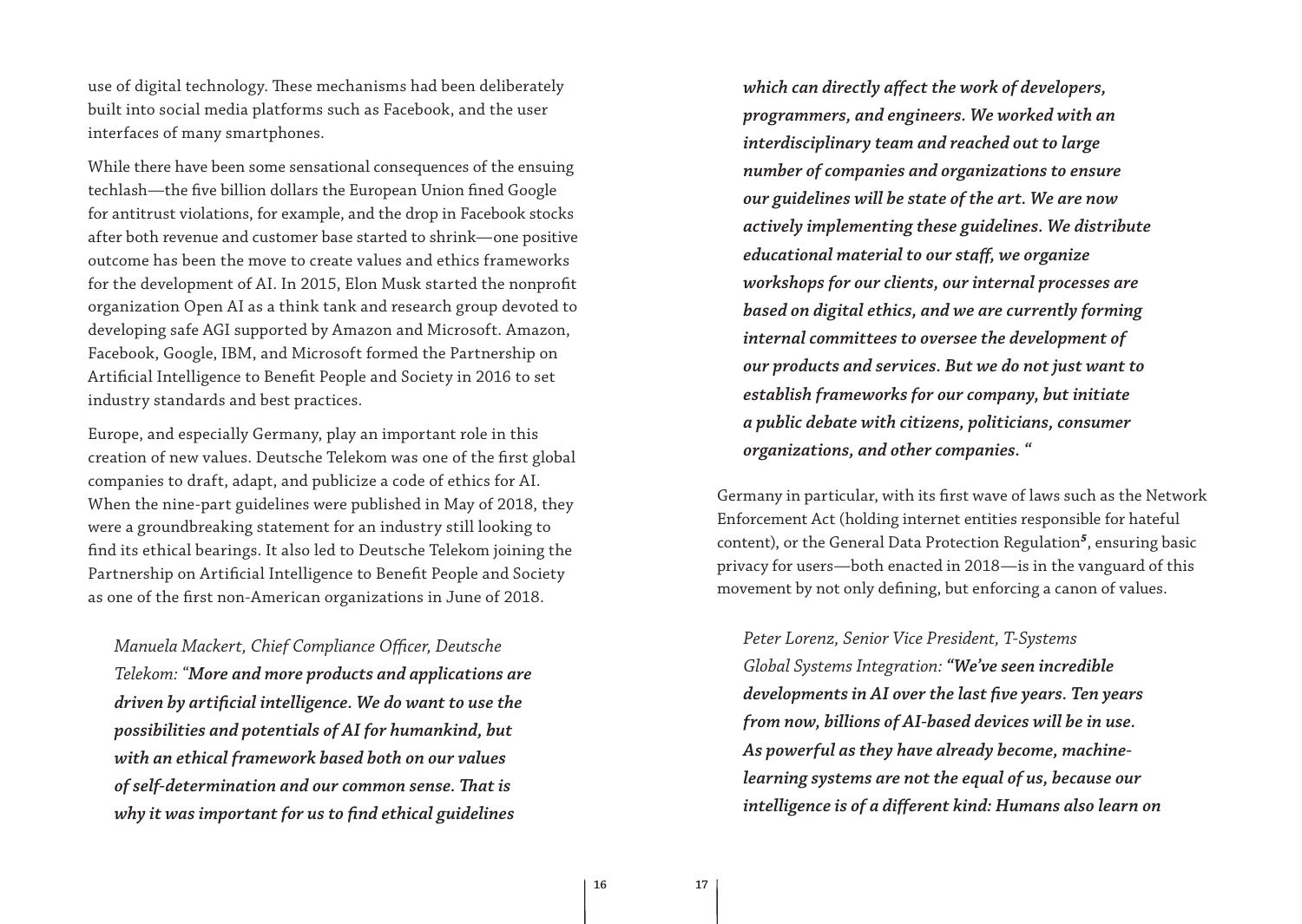*a meta-level. We explain what we are doing. We think about how we are thinking. And most importantly, we listen to, learn from, tell, and compose stories, and that still separates us from machines and probably will forever. However, AI doesn't know any ethical or moral boundaries. Imagine the consequences of AI-based bots adopting or absorbing human prejudices. That possibility demands or requires that we assume a new digital responsibility.* 

The most fundamental work on AI ethics, however, is still being done in the academic domain. In January 2017, the Future of Life Institute hosted the Beneficial AI conference at the Asilomar Conference*<sup>6</sup>* grounds in California. The organizers deliberately chose the location to evoke another pivotal meeting held there in 1975, when the Asilomar Conference on Recombinant DNA established the guidelines for biotechnology. Those guidelines ensured that research and development would be conducted to benefit humankind and society, a goal so far achieved on a broad basis. The meeting and the publication of the guidelines also launched a groundbreaking public discussion of science policy, which ultimately led to a moratorium on certain experiments and avenues of research.

The 2017 Beneficial AI conference resulted in a declaration of 23 guidelines called the Asilomar AI Principles*<sup>7</sup>* . The principles covered research parameters, safety concerns, and longer-term issues, culminating in the final principle which states: "Common Good: Superintelligence should only be developed in the service of widely shared ethical ideals, and for the benefit of all humanity rather than one state or organization."

A who's who of over 1,200 AI researchers and developers including Demis Hassabis, Ray Kurzweil, Francesca Rossi, and Stuart Russell endorsed the paper as well as more than 2,500 other people including Elon Musk, Erik Brynjolfsson, Maria Spiropulu, Christine Mitchell, and the late Stephen Hawking.

*Max Tegmark, physicist and co-founder of the Future of Life Institute: "We should get into the habit, when we build machines today, to make sure that their values are aligned with ours. So as they get more advanced, we are ready to take the next step. Everything we can do now is stepping stones to what needs to happen later. Asilomar in the 1970s led to a moratorium for certain kinds of biology work. We put our conference there for symbolic reasons. One of the Asilomar principles says we should avoid an arms race on lethal autonomous weapons. So most AI researchers would very much like to see a moratorium on slaughter bots and that kind of stuff."*

Another new potentially game-changing organization is the Council on Extended Intelligence (CXI). A joint effort between the IEEE Standards Association and the MIT Media Lab, the Council's members include luminaries such as the head of the MIT Media Lab, Joichi Ito, Harvard law professor and former presidential candidate Lawrence Lessig, and Columbia University economist Jeffrey Sachs. CXI is going deep into the fabric of modern economies to look at how AI will "disrupt" the lives of working people, to use the euphemism for the destructive innovation ideology of digitalization. Its analysis begins with the problems of GDP economies, meaning environments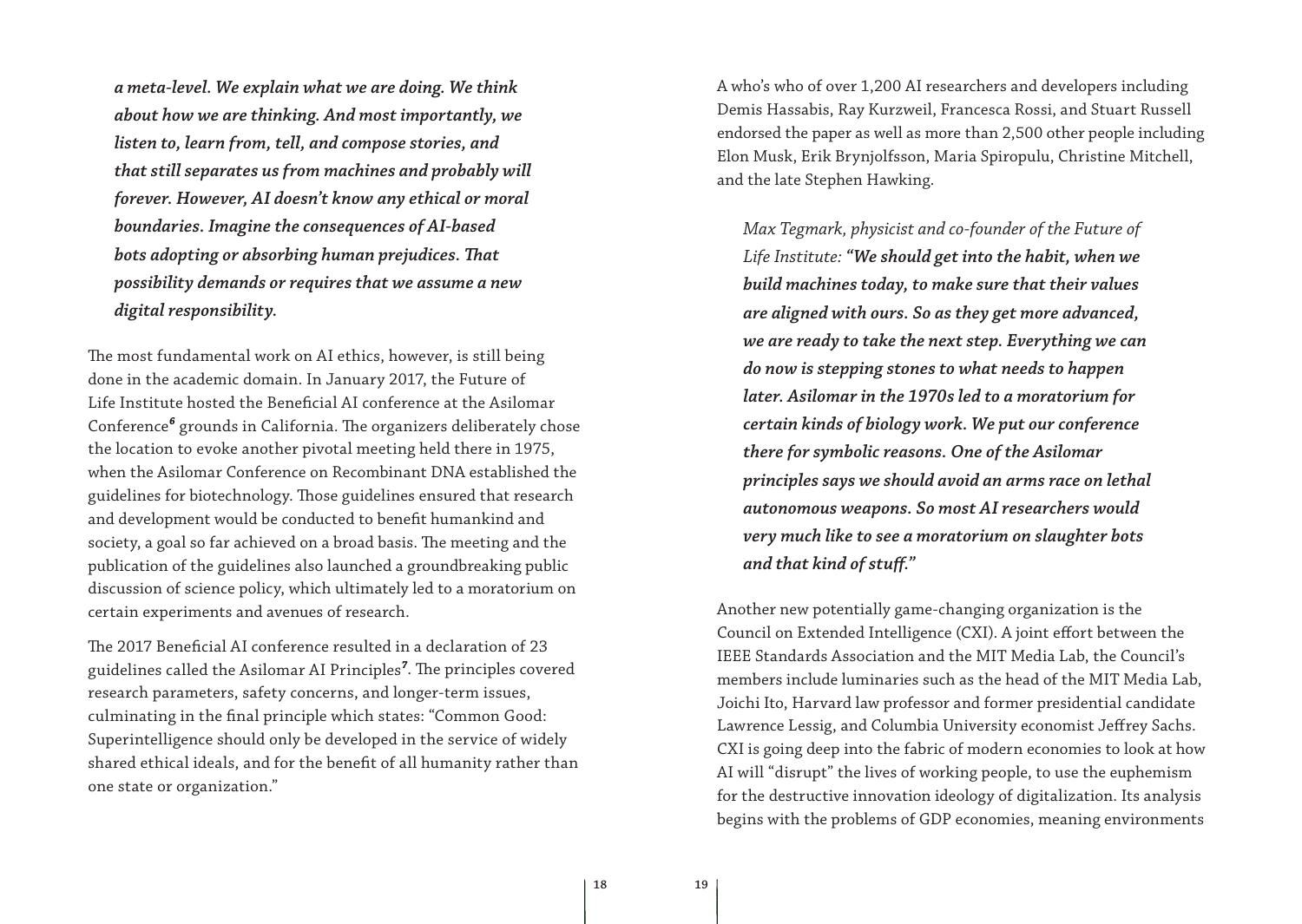where bottom lines and growth are the only meaningful parameters. CXI takes issue with the term "artificial intelligence" itself, preferring the term "extended intelligence."

*John C. Havens, executive director of the Council on Extended Intelligence: "A lot of the messaging right now is about new AI technology that defeats humans in one more area. It is not only disempowering, it is like, what are you all trying to do? Our council member Joichi Ito, head of the MIT Media Lab, has called what we are aiming to do 'reducing reductionism'. He said instead of thinking about machine intelligence in terms of humans versus machines, we should consider the system that integrates humans and machines, not artificial intelligence, but extended intelligence."*

Tackling just one aspect of the debate is a non-profit group of academics, technologists, and scientists based in the San Francisco Bay Area. AI4ALL is working on creating a more diverse base of scientists and workers in the field of AI. Its members recognize the potential dangers posed by the bias inherent to a system created by mostly white male engineers in the industrialized countries of the West (women currently make up only 12 percent of engineers working in AI*<sup>8</sup>* ). As Fei-Fei Li, a chief scientist at Google, has said, "We all have a responsibility to make sure everyone—including companies, governments, and researchers—develops AI with diversity in mind. Technology could benefit or hurt people, so the usage of tech is the responsibility of humanity as a whole, not just the discoverer. I am a person before I'm an AI technologist."*<sup>9</sup>*

The app industry is a prime example of the bias problem, as it churns out more and more solutions for problems affecting mostly affluent inhabitants of metropolitan areas, such as the desire to optimize the process of ordering a taxi or a pizza. The problem is not so much the flood of lifestyle products, but the impact on research and development in other areas. This is a similar to the pharmaceutical industry, in which the success of lifestyle drugs (think mood or virility enhancers) have redirected resources from potentially unprofitable areas such as research into eradicating malaria.

Supported by prestigious institutions including Stanford, Princeton, Berkeley, and Carnegie Mellon, AI4ALL sets up educational programs, mentorships, and creates pipelines for the placement of a diverse workforce in AI.

*Tess Posner, CEO of AI4ALL: "At this inflection point in AI, access is crucial. Right now, we have the opportunity to tackle big, long-term issues in this game-changing technology such as unconscious social bias. Increasing access to AI is important not only for altruistic reasons. Research out of Intel has proven that a more diverse US workforce would annually add \$500 billion to the economy. With a diverse workforce, you see that people bring different experiences and thus different ideas to the table, increasing creativity and widening the spectrum of problems that get addressed in research and development. In fact, research predicts that increasing diversity and access to the innovation economy would quadruple the rate of innovation in the US."*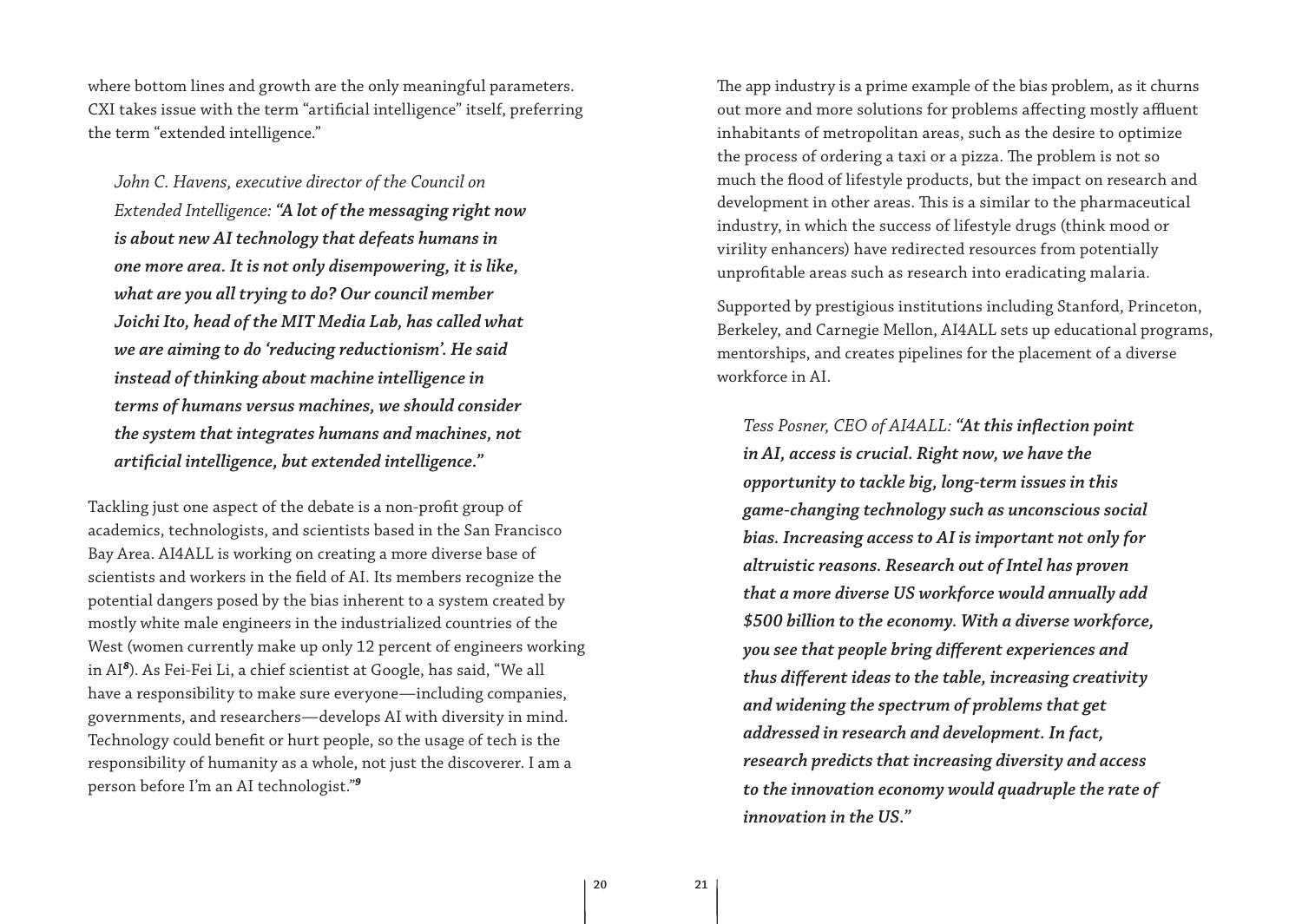It is the work of women, men, and organizations such as Max Tegmark and the Future of Life Institute, John Havens and the Council on Extended Intelligence, and Tess Posner and AI4ALL that is laying the groundwork of embedding the right values in the DNA of AI. The fact that these debates and efforts are coming now is crucial. To date there have been no "wake-up catastrophes," as nuclear physicist and philosopher Carl Friedrich von Weizsäcker once termed the human tendency to address problems only after a terrible event. It took the attacks on Hiroshima and Nagasaki, for example, for the public to understand the downsides of nuclear technology. And the human collective can be dangerously slow to respond to threats, as the climate change debate demonstrates. The good news is that the world seems to have realized relatively early that the power AI might unleash requires a thorough review, as well as the creation and institution of ethical guidelines, to steer its development.

### **PART 4: BEYOND THE DEBATE**

The debate about establishing common values for the development of AI—and the efforts to do so—have three basic elements that give reason to be optimistic in principle.

- All debates and actions are geared towards a long-term future with few known outcomes, so all efforts are driven by vision, not planning.
- The creation of values is based on ethics, not morals, fortifying common guidelines against the interference of politics and ideology.
- Globally, even in the highly competitive environment of the US West Coast, there is a sense of common goals and the need for cooperation overriding business interests.

Despite these hopeful signs, the debates will remain heated and urgent. They have to be. The one single point that everyone—from the singularity enthusiasts to the doomsday prophets—agrees on is the fact that AI will be one of the most powerful technologies humankind has ever created. But since its progress has no clear trajectory right now, both hopes and fears are high. If extreme viewpoints continue to dominate headlines, it will remain hard to sift the realists from the extremists.

There are three schools of realist thinking right now. First, there is the technological realist, personified by John Cohn, computer engineer and "chief agitator" of the IBM Internet of Things division which uses the powerful Watson AI: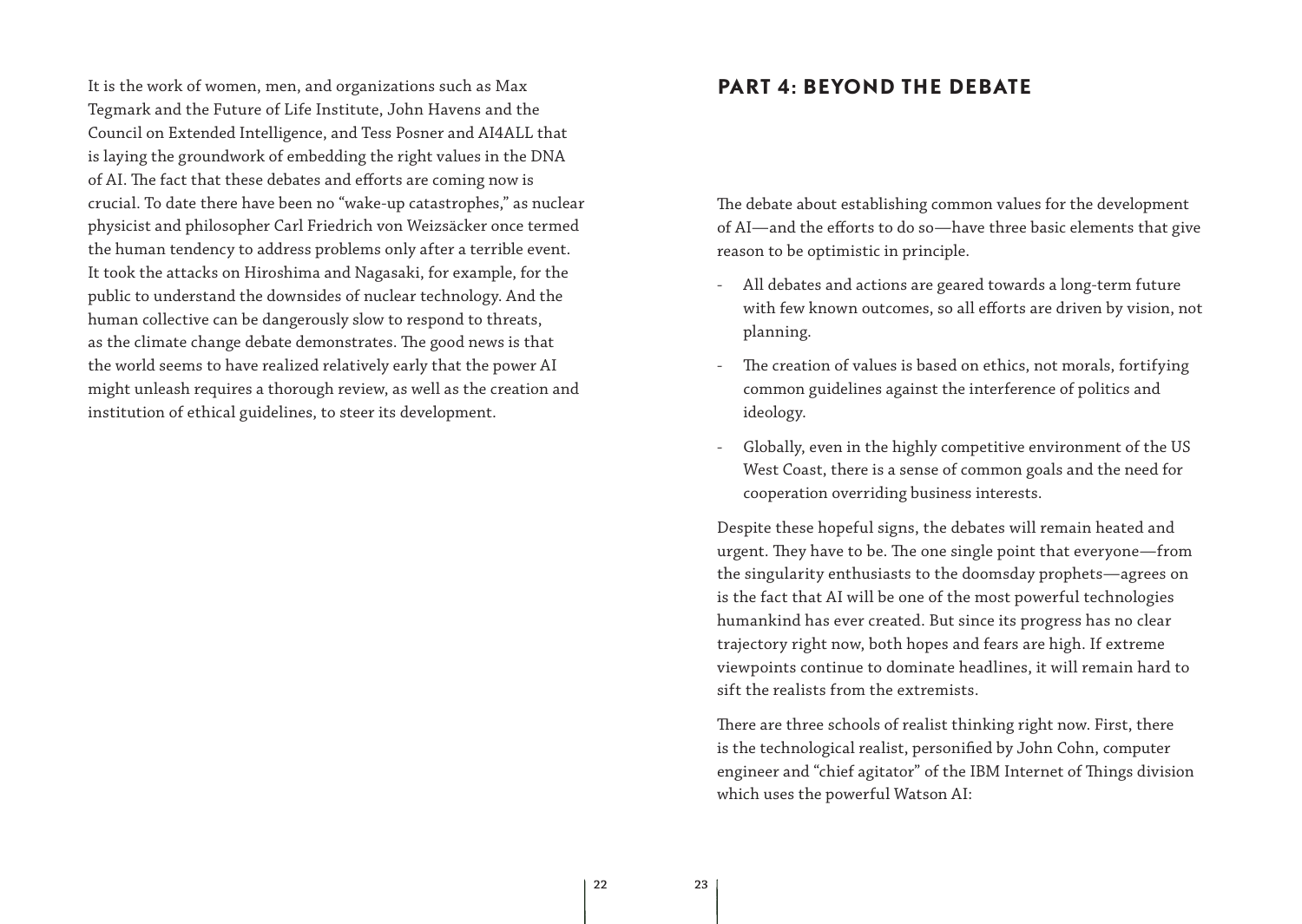*" Everybody in AI is starting to use the same sort of frameworks. That gives you the possibility of building in safeguards. You can't prevent some bad agent from circumventing those. But if you think about it, the fact that almost all the world's main practical AI is evolving as a kind of combined open-source thing is really phenomenal. I've never seen anything like this in the world. Because everybody sees the common good in those safeguards. The notion that when something like in the paperclip analogy runs away, you can build something like run-away watchdogs into the infrastructures that are used by most of the world. I am definitely cautiously optimistic about the rise of AI."*

Second, there are the societal realists, such as John Markoff, technology reporter of the New York Times, who grew up in Palo Alto, one of the central communities of Silicon Valley:

*" It wasn't an accident that personal computing happened first in Silicon Valley. That was because of this cultural collision between counterculture and the micro-processor. Now it's interesting, the dip flipped some time in 2015. The bright shiny thing in Silicon Valley, which had been the social networks, became machine intelligence. It's just that the fire hose of venture funding went from here to here. The economy will continue to evolve, but what I'm quarreling with is the inevitability of crisis. We're* 

*going to reach a crisis point. There was a profound change in the economy with industrialization. I can see a similar transition. But I'm actually optimistic about this generation of scientists thinking about the consequences that work in America."*

And third there is the philosophical realist, most famously identified with Steven Pinker, bestselling author and cognitive scientist at Harvard University:

*" Recent baby steps toward more intelligent machines have led to a revival of the recurring anxiety that our knowledge will doom us. My own view is that current fears of computers running amok are a waste of emotional energy—that the scenario is closer to the Y2K bug than the Manhattan Project. It's bizarre to think that roboticists will not build in safeguards against harm as they proceed. They would not even need any ponderous 'rules of robotics' or some newfangled moral philosophy to do this, just the same common sense that went into the design of food processors, table saws, space heaters, and automobiles. Would an artificially intelligent system deliberately disable these safeguards? Why would it want to? AI dystopias project a parochial alphamale psychology onto the concept of intelligence. They assume that superhumanly intelligent robots would develop goals like deposing their masters or*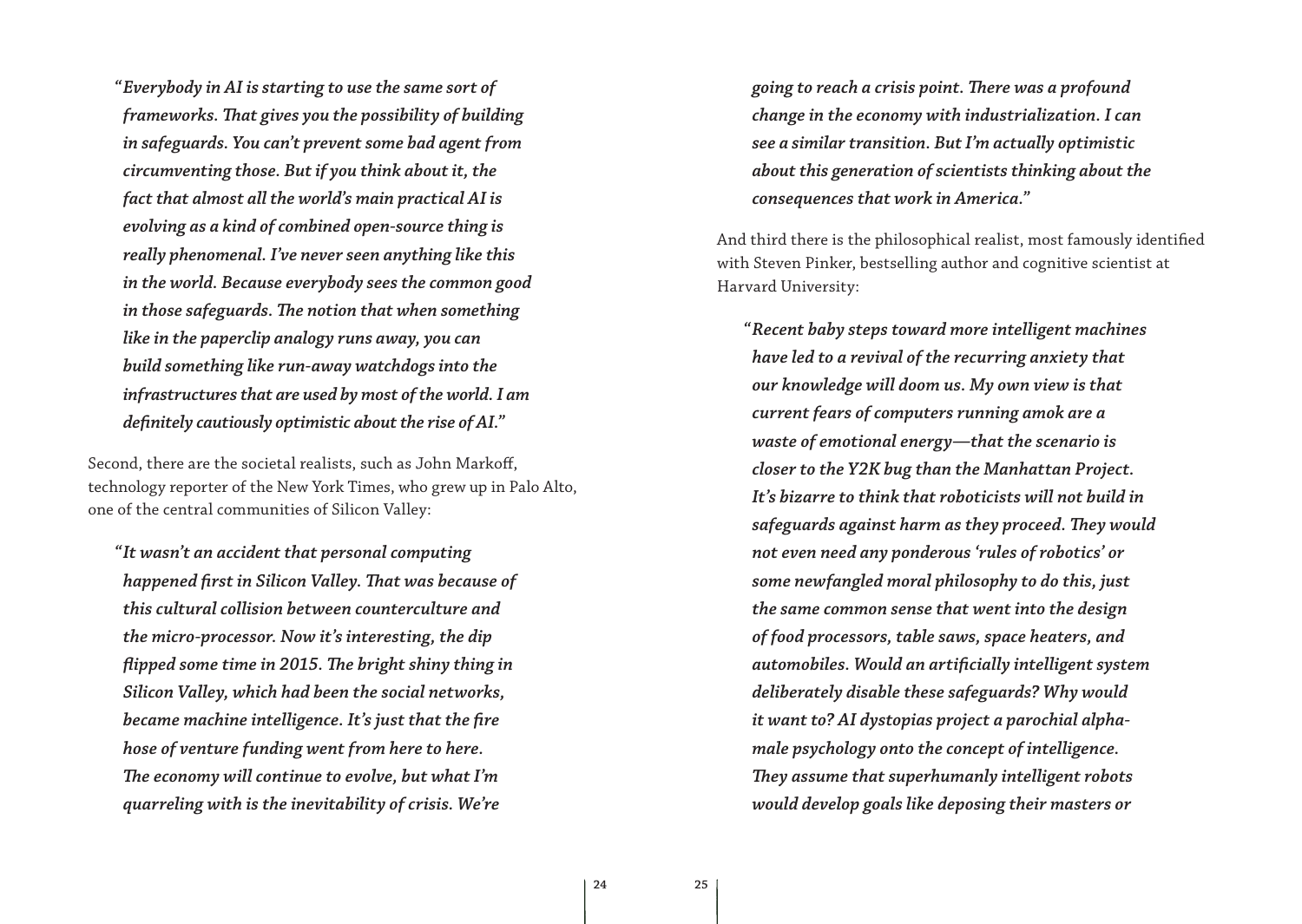*taking over the world. But being smart is not the same as wanting something. Once we put aside the sci-fi disaster plots, the possibility of advanced AI is exhilarating—not just for the practical benefits, like the fantastic gains in safety, leisure, and environment-friendliness of self-driving cars, but for the philosophical possibilities. The computational theory of mind has never explained the existence of consciousness in the sense of first-person subjectivity. Imagine an intelligent robot programmed to monitor its own systems and pose scientific questions. If, unprompted, it asked about why it itself had subjective experiences, I'd take the idea seriously."*

Organizations are expected to spend \$52.2 billion every year on AI-related products by 2021; PwC estimates AI could contribute \$15.7 trillion to the global economy by 2030*<sup>10</sup>*. The next few years could amount to an AI "gold rush." In that scenario, the two main competing economic powers—the US and China—appear to have distinct advantages. Venture capital in the US takes more risks and pulls from a greater pool than European capital. And a tech culture that generally accepts fast failures allows companies and developers in the US to be more aggressively innovative. China, on the other hand, has few ethical or legal boundaries to constrain innovation, and the vast resources of a supportive government to draw upon.

While these advantages might seem like threats to other countries, they will only guarantee short-term success. As the current techlash shows, missteps and mistakes can significantly slow or halt progress. Companies and developers in Europe have a significant longer-term

advantage right now: their will to build technologies based on clearly articulated values. As a consequence, they will become powerful forces in the continuing process of digitalization fueled by AI.

Germany in particular has some advantages, making it a robust competitor of the US and China, despite its lack of visionaries and grand projects.

*Ulli Waltinger, founder and co-head of the Siemens Artificial Intelligence Lab: "In Germany we have the great advantage of our industrial expertise and manufacturing know-how. The US uses AI and digitalization largely for service-oriented platforms like search engines and social media. In Germany, industry has started to implement, pilot, and deploy AI for various purposes, like prescriptive and predictive maintenance or the generation of digital twins, meaning the simulation of real-life processes, which can be then used for the optimization of production or processes. But there is another aspect of the German industry that will become an important factor. Security, trust, and reliability have always been hallmarks of the German market and its industrial ecosystem. Those values will become even more important in the entire lifecycle of AI-related products and processes."*

In summary, the lessons learned from the past decades of scientific and technological progress promise to shape the future of AI. There is a clear thrust of history making this the likely scenario. Just as the catastrophe of nuclear arms led to a cautious approach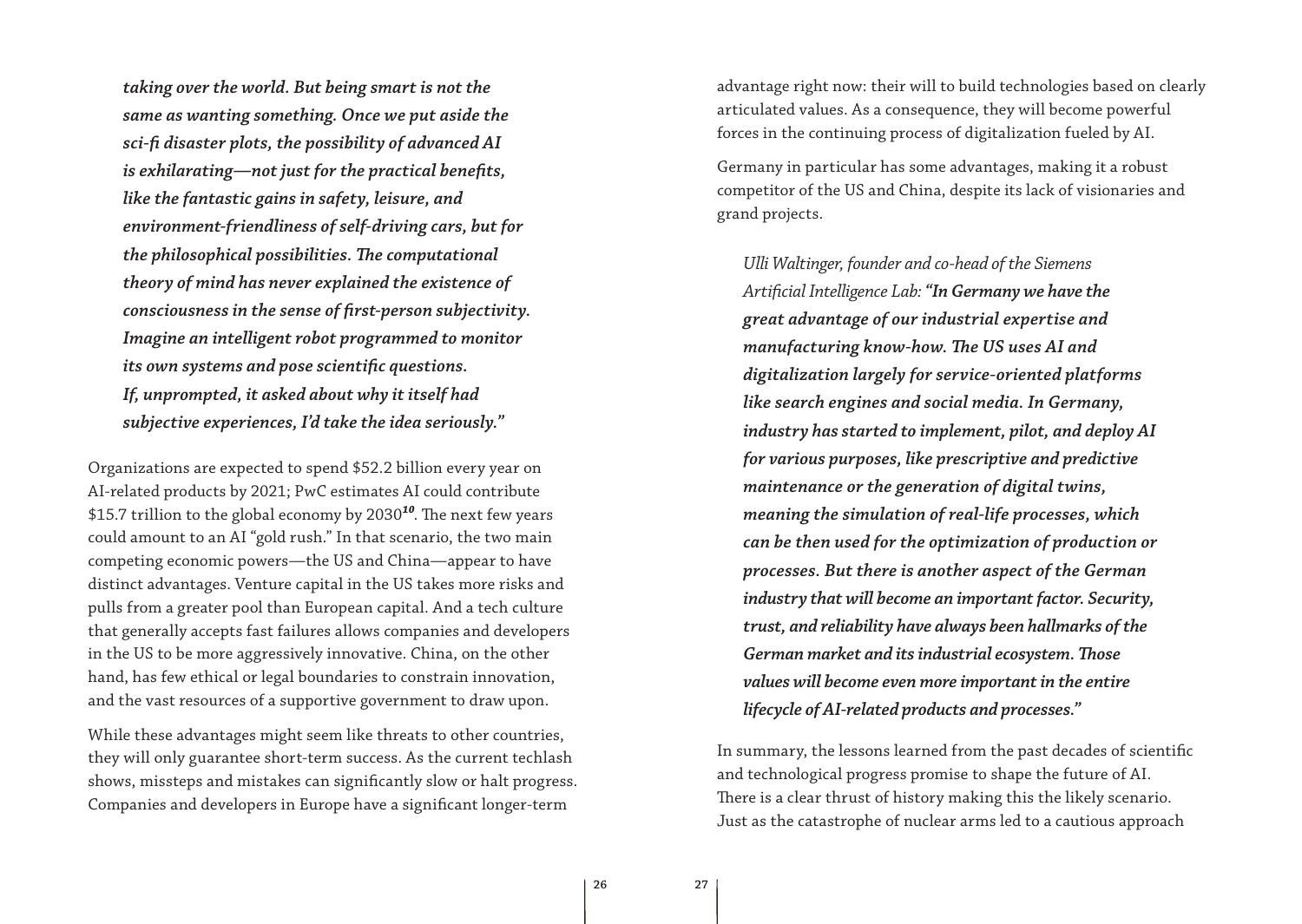to bioengineering, the digitalization techlash and the change in attitudes and approaches it inspires will most likely lead to the reasonable development of AI.

*Sarah Spiekermann, Chair of the Institute for Management Information Systems at the Vienna University of Economics and Business: "Currently, engineers are given few guidelines on how to deal with the non-functional requirements of the systems they are working on, i.e., what values beyond dependability and security to build for. If there are ethical issues at stake, such as privacy, this is mostly delegated to legal departments. Having engineers work in an ethical manner is of course both time- and cost-intensive. Beyond facing these daily work challenges, technical innovation teams are now at a stage where they need to ask even bigger questions such as 'why do we want AI? Do we want to mimic human traits with technology? To reach truly ethical guidelines, we have to be aware that our vision of human nature has been questionably dominated by a school of negative viewpoints. It started with philosophers like Machiavelli and later Thomas Hobbes who in the 18th century stated, 'Man is wolf to man'. Such views on human nature continued with the idea of the immanent fallibility of humans in the philosophies of John Locke and Jean-Jacques Rousseau, who saw the negative side of humans as a justification for a strong state built on law, order,* 

*and education. This conception of human nature is not only embedded in our society; it is amplified by an approach to technologies like AI that sees humans as the weakest link in progress. Well-known developers publicly claim such things as humans being 'the last bug' in the system. In contrast, any value system for AI should be based on a healthy and trustful idea of humans. Only then will value-based engineering be possible."*

For Europe and Germany, the challenge will be to find and fortify their roles on the vanguard of this trajectory. If European and German companies set themselves up as leaders in defining the values that matter in the current debate, they will join the ranks of companies from the US and China in not just shaping, but dominating the future of AI technology. This will require both a clear vision of the values they hold, and the self-confidence and will to take on a leadership role. The debate about AI is now at the right stage to ask questions. The right answers will have to follow soon. Cautious optimism — by scientists and developers, by lawmakers, and by the general public—will remain the right mindset for proceeding into the future.